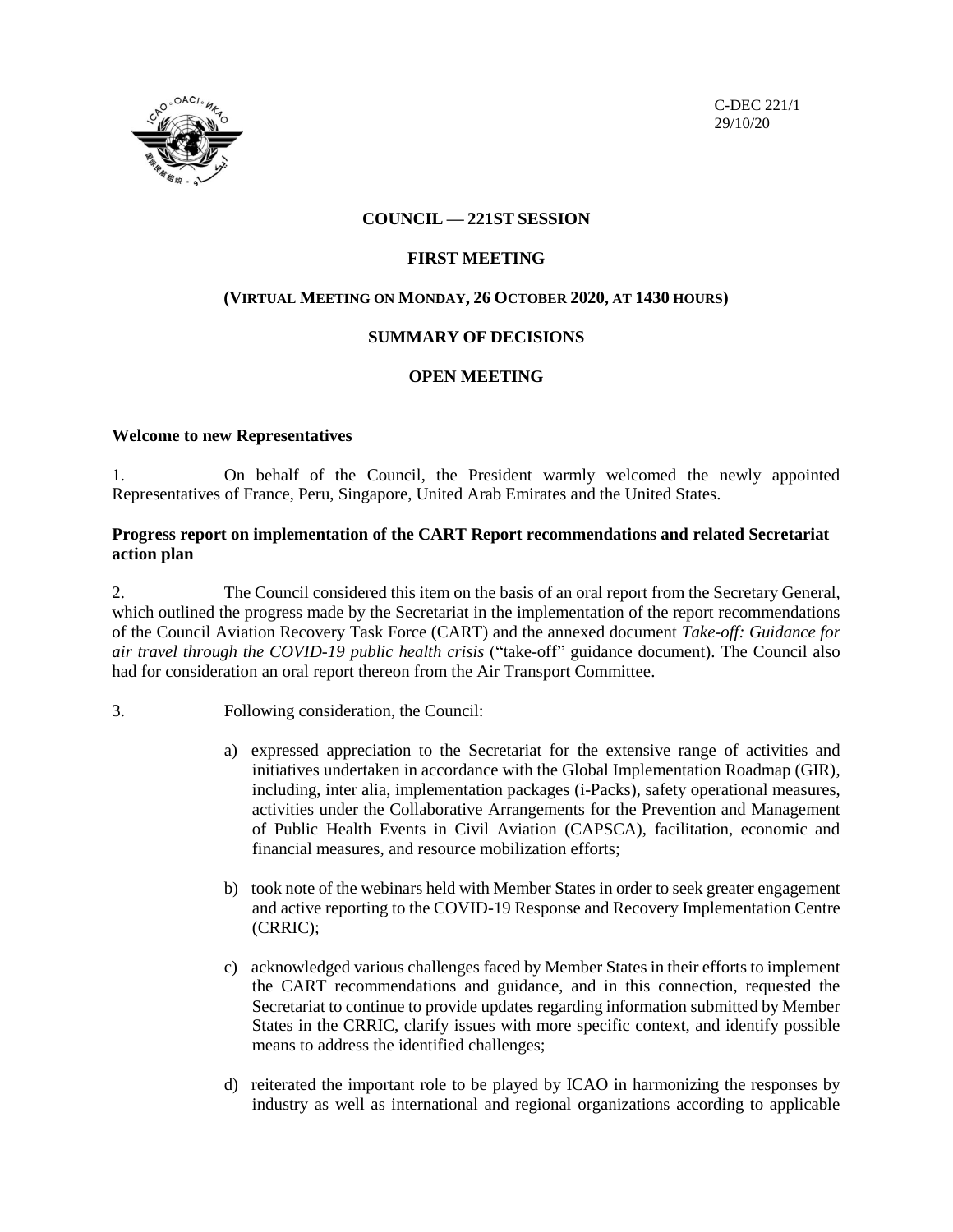circumstances, and in assisting Member States in prioritizing and balancing their implementation efforts;

- e) invited CART to continue to consider targeted measures that would help to address some of the implementation challenges faced by Member States at a strategic level in conjunction with the evolving industry initiatives related to testing, quarantine and other risk management measures;
- f) underscored the importance of regular updates being carried out to the economic impact analysis of COVID-19 on the air transport sector, in order to provide a detailed indication of air travel recovery in support of the work of ICAO and Member States; and
- g) took note that CART will reconvene for an additional meeting in the course of the current session and that in this connection, a report will be presented to the Council in the third week of this session in order to update on the status of ongoing deliberations on issues under consideration in CART.

#### **Economic impact of COVID-19 on air transport**

4. The Council considered this item on the basis of C-WP/15080, which presented the latest information concerning the economic impact of the COVID-19 pandemic on air transport. The Council also had for consideration an oral report thereon from the Air Transport Committee.

- 5. Following consideration, the Council:
	- a) welcomed the information presented concerning the economic impact of the COVID-19 pandemic on air transport, including in relation to the overall macroeconomic situation, the operational and financial impacts and results since January 2020, the near-term outlook, the preliminary long-term traffic forecasts, and the impact on travel and tourism;
	- b) took note of the potential increase in the cost of air travel due to decisions taken by Member States and industry, including health-related measures, which might result in increased charges and airfares, and in this connection, invited CART to take into account this aspect of cost implications on consumers and the consequential impact on the economy in the development of additional guidance for Member States and industry; and
	- c) requested the Secretariat to consider conducting further analysis on the relationship between the economic situation, health impact and air traffic demand.

## **Emergency planning and coordination in case of aviation system disruption**

6. The Council considered this item on the basis of C-WP/15081, which provided a synopsis on existing material and documents as well as information on the best practices of Member States in relation to emergency response planning and coordination in case of disruption to civil aviation systems. The Council also had for consideration an oral report thereon from the Air Transport Committee.

7. Following consideration, the Council noted the information presented in the working paper and requested the Secretariat to continue gathering information on the best practices of Member States and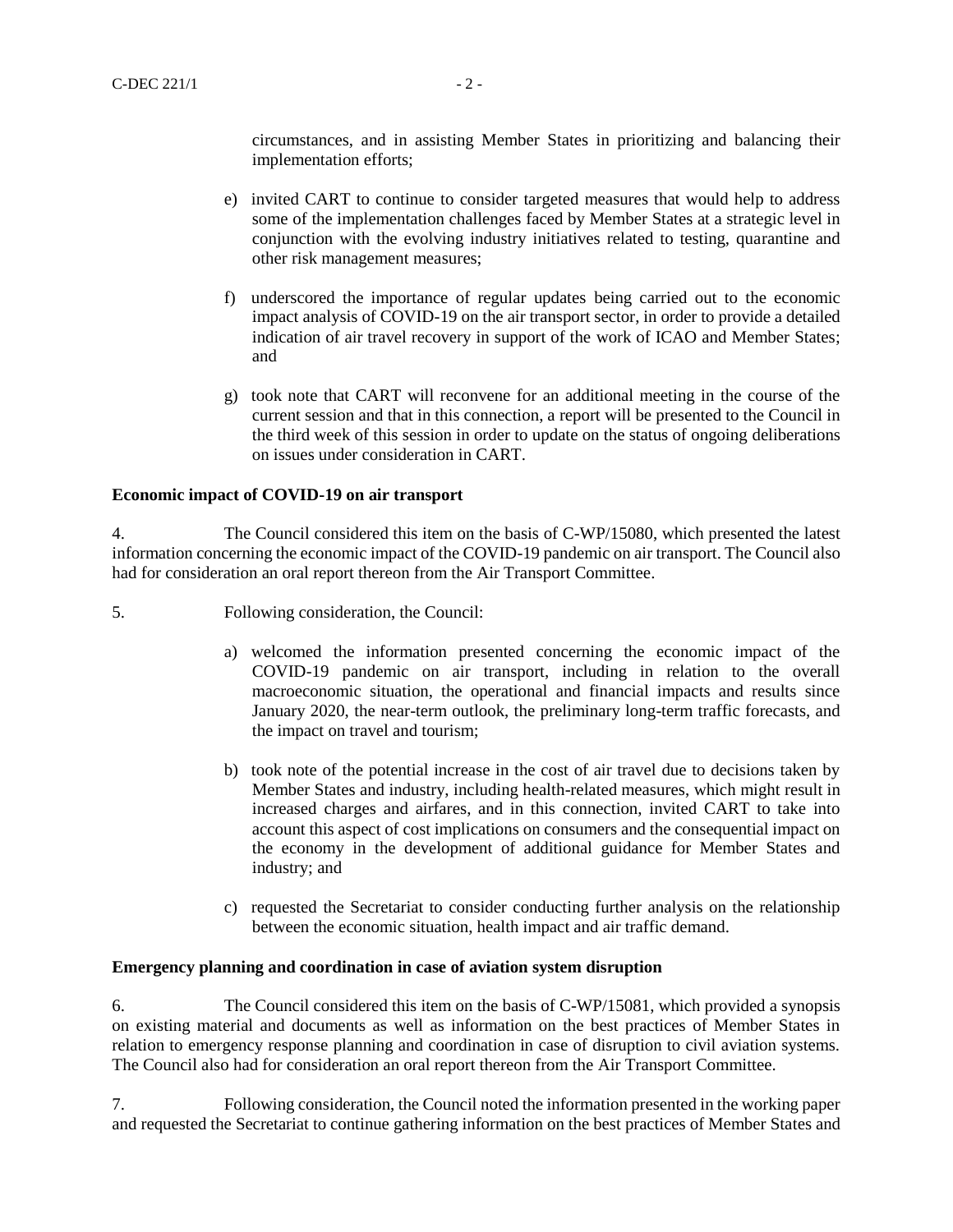the industry on national emergency and contingency plans in case of massive aviation system disruptions, with a view to this information being presented at the next session of the Council.

#### **Operating plan for the Technical Cooperation Bureau for the period 2021-2023**

8. The Council considered this item on the basis of C-WP/15086, which described project/key activities, deliverables and key performance indicators (KPIs) to be implemented, monitored, measured and reviewed in order to achieve the expected results and key outcomes defined for the Technical Cooperation Programme for the period 2021-2023. The Council also had for consideration an oral report thereon from the Technical Cooperation Committee.

- 9. Following consideration, the Council:
	- a) endorsed the TCB operating plan for 2021-2023 as presented in the Appendix to C-WP/15086;
	- b) requested that information on the progress made by the Implementation Policy Development Group (IPDG), be included in the Report on Technical Cooperation Programme Development to be presented to the Council during the 222nd Session;
	- c) took note of the intention of the Secretariat to undertake analysis of whether there are specific legal, policy, or technical factors that are impeding the operational and financial performance of the Technical Cooperation Programme, and in this connection, requested that the outcome of this analysis be presented to the Council for consideration at the next session;
	- d) expressed concern that Global Aviation Training (GAT) activities remained financially allocated in the Ancillary Revenue Generation Fund (ARGF), and in this connection, emphasized the need for this to be specifically addressed by the Council in the context of deliberations related to the next triennium budget cycle;
	- e) welcomed the stated intention of the Secretary General to publish the ICAO Procurement Code as soon as it has been finalized;
	- f) requested the Secretary General to present to the Council an annual report on the Organization's procurement activities; and
	- g) recalled that the recent recommendation from the External Auditor concerning the transfer of the procurement function from the Technical Cooperation Bureau (TCB) to the Bureau of Administration and Services (ADB) remained outstanding, while also recalling that during its prior consideration of this issue, the Council had decided not to endorse this proposal (C-DEC 217/14 refers), and in this connection, requested the Secretary General to review this proposal and report to the Council at a forthcoming future session.

# **Progress report on the implementation of the new strategy and business model for the Technical Cooperation Bureau**

10. The Council considered this item on the basis of C-WP/15087, which provided a report on the progress made by the Technical Cooperation Bureau (TCB) in the implementation of the short- and medium-term phases of its new business model and strategy, which was approved by the Council during the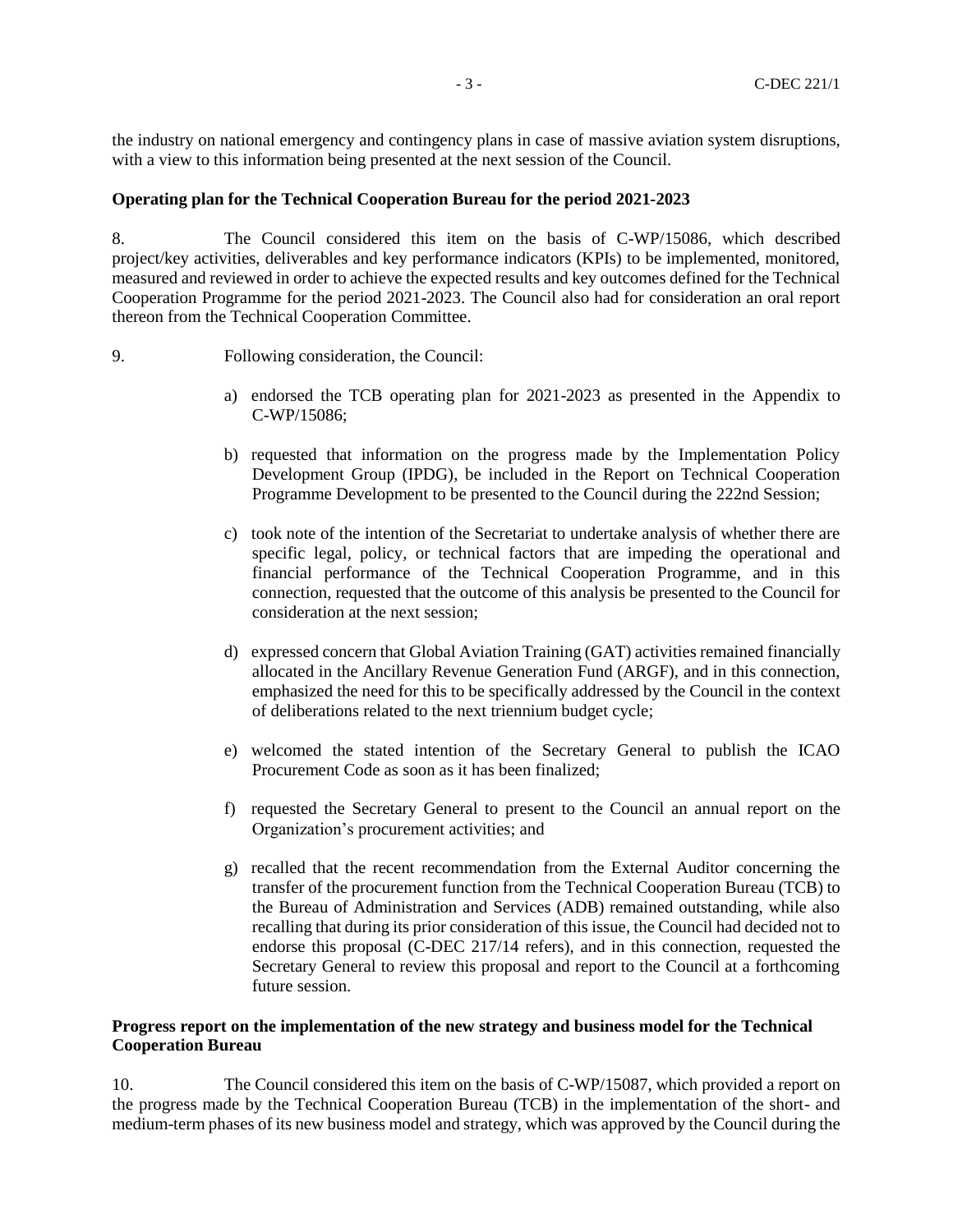217th Session (C-DEC 217/14 refers). The Council also had for consideration a joint oral report thereon from the Finance Committee and Technical Cooperation Committee.

- 11. Following consideration, the Council:
	- a) requested the Secretariat to give ongoing consideration to the speed of integration of the TCB strategic initiatives given its serious financial situation, in order to successfully overcome its current challenges as well as ensuring its long-term financial sustainability; and
	- b) expressed concern at the slow progress that had been made in relation to the adoption of a Business Process Management System (BPMS), and in this connection, requested the Secretariat to explore options that could accelerate the system's full functionality.

#### **Business plan for the Global Aviation Training (GAT) activities for the period 2021-2023**

12. The Council considered this item on the basis of C-WP/15088, which presented a three-year Business Plan for Global Aviation Training (GAT) activities for the period 2021-2023. The Council also had for consideration a joint oral report thereon from the Finance Committee and the Technical Cooperation Committee.

13. Following consideration, the Council endorsed the Business Plan for Global Aviation Training (GAT) activities for the period 2021-2023.

# **2021 Technical Cooperation Administrative and Operational Services Cost (AOSC) budget estimates and update of the 2020 AOSC income and expenditures**

14. The Council considered this item on the basis of C-WP/15085, which provided the 2021 Administrative and Operational Services Cost (AOSC) Fund budgetary estimates approved by the 40th Session of the Assembly on an indicative basis, as well as an update of the AOSC income and expenditures for 2020. The Council also had for consideration a joint oral report thereon from the Finance Committee and the Technical Cooperation Committee.

15. Following consideration, the Council requested the Secretary General to:

- a) facilitate the full cooperation within ICAO Bureaux and Offices as well as Member States to foster new opportunities for the growth of the Technical Cooperation Programme; and
- b) expressed concern at the ongoing depletion of the financial balance of the AOSC Fund, and in this connection, requested that the Secretariat to implement measures that would reduce expenditures having a negative impact on the Fund's financial balance, explore options for alternative sources of revenue for the Fund that would reverse its financial decline, and present a report to the Council on this item at the next session.

#### **Any other business**

## **Ninth Meeting of the Commission of Experts of the Supervisory Authority of the International Registry (CESAIR)**

16. It was noted that in the absence of comments by 11 March 2020 to the President of the Council's memorandum PRES SS/3005 dated 4 March 2020, and pursuant to the Rules of Procedure for the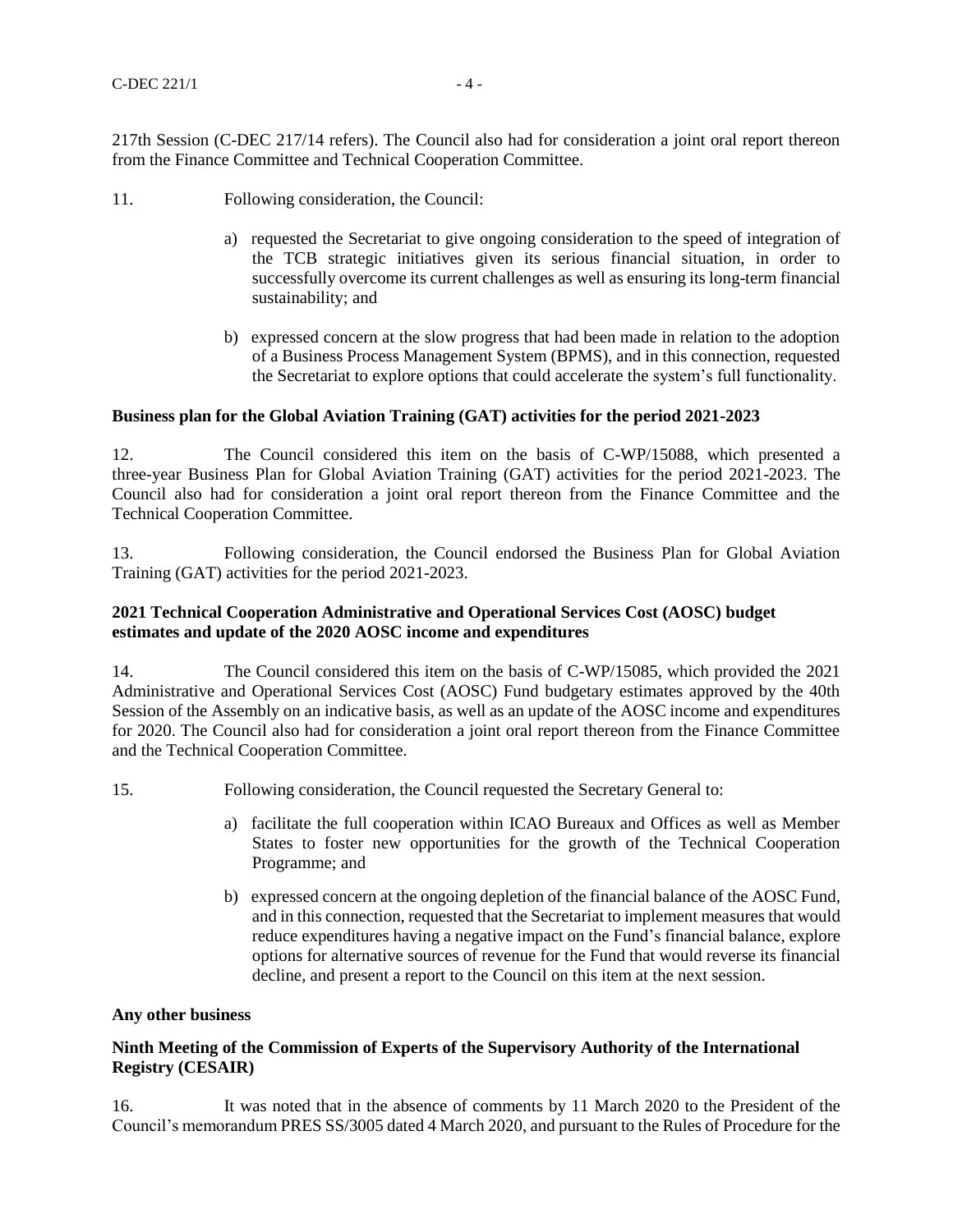Commission of Experts of the Supervisory Authority of the International Registry, the President, on behalf of the Council, had convened the Ninth Meeting of the CESAIR in a virtual setting from 29 to 30 June 2020.

## **Report of the Supervisory Authority of the International Registry to the Contracting States to the Cape Town Convention and Aircraft Protocol for the period 1 January 2017 to 31 December 2019**

17. It was noted that in the absence of comments by 18 September 2020 in response to memorandum SS/3069 dated 8 September 2020, from the President of the Council, the Report of the Supervisory Authority of the International Registry to the Contracting States to the Cape Town Convention and Aircraft Protocol for the period 1 January 2017 to 31 December 2019, was approved by the President on behalf of the Council.

## **Appointment of Member and Alternate on the Air Navigation Commission**

18. It was noted that in the absence of comments by 28 September 2020, to the President of the Council's email dated 22 September 2020, Mr. Bernt Tore Larsen nominated by the Government of Denmark, on behalf of the Governments of Estonia, Finland, Iceland, Latvia, Norway and Sweden, had been appointed to serve as Member on the ANC to succeed Mr. Tom Andersen who will henceforth serve as his Alternate, with effect from 5 October 2020.

# **Appointment of Member and Alternate on the Air Transport (ATC), Finance (FIC), Human Resources (HRC), Joint Support (JSC), Technical Co-operation (TCC) and Unlawful Interference (UIC) Committees and the Working Group on Governance and Efficiency (WGGE)**

19. It was noted that pursuant to the President of the Council's email dated 21 September 2020, and in accordance with paragraph 3 and 7 of the Special Provisions in the Rules of Procedure for Standing Committees of the Council (Doc 8146), the Representative of France on the Council, Mr. Laurent Pic, had been appointed as Member on the ATC, FIC, UIC and HRC with effect from 18 September 2020.

20. It was also noted that pursuant the President of the Council's email dated 6 October 2020, Ms. Eileen Poh, the Representative of Singapore on the Council, had been appointed as Member on the ATC, FIC, JSC and UIC to replace Mr. Tee Chiou Ng who will serve as her Alternate, and as Member and Alternate respectively on the WGGE, with effect from 12 October 2020, and, Ms. Erlina Ang had been appointed as Alternate member on the ATC, FIC and the WGGE, with effect from 19 October 2020.

21. It was further noted that pursuant to the President of the Council's email dated 29 September 2020, Ms. Zarina Begum, nominated by the Representative of Malaysia on the Council, had been appointed as Alternate Member on the ATC, JSC and TCC with effect from 25 September 2020.

## **Requests from Observers to participate in closed meetings of the session**

22. It was noted that pursuant to e-mail notifications circulated by the President of the Council in July, August and September 2020, and in accordance with Rule 32 a) of the *Rules of Procedure for the Council*, the Council had agreed to invite Mr. Klaus Winkler (European Union), Mr. Nico Voorbach (CANSO), Mr. Michael Rossell (ACI), Mr. Michael Comber (IATA), and Mr. Andreas Meyer (IBAC), to participate as Observers during the 221st Session of the Council's consideration of items in closed session.